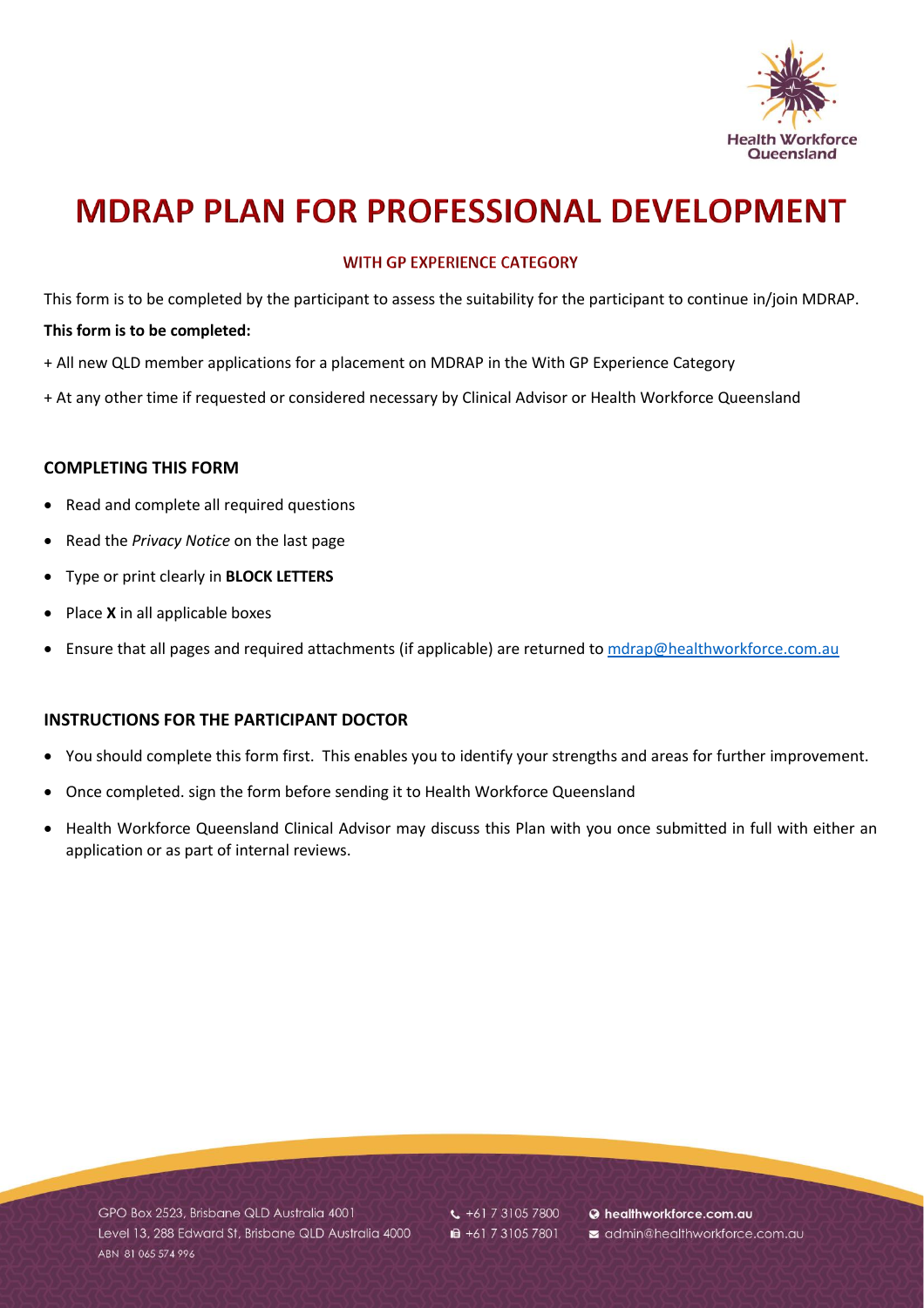

| <b>SECTION A</b>                                                                                                                                                                                                                                                         |                                               |  |  |  |
|--------------------------------------------------------------------------------------------------------------------------------------------------------------------------------------------------------------------------------------------------------------------------|-----------------------------------------------|--|--|--|
| <b>APPLICANT DETAILS</b>                                                                                                                                                                                                                                                 |                                               |  |  |  |
| <b>Full Name</b>                                                                                                                                                                                                                                                         |                                               |  |  |  |
| <b>DETAILS OF PROPOSED EMPLOYER (IF APPLICABLE)</b>                                                                                                                                                                                                                      |                                               |  |  |  |
| Name of Employer :<br><b>Name of Practice</b><br><b>Address</b><br><b>Contact Number</b><br><b>Proposed Role</b>                                                                                                                                                         |                                               |  |  |  |
| <b>DESCRIPTION OF EMPLOYMENT</b>                                                                                                                                                                                                                                         |                                               |  |  |  |
| Include hours of work, on-call commitment, employee/contractor etc.:                                                                                                                                                                                                     |                                               |  |  |  |
|                                                                                                                                                                                                                                                                          | <b>SECTION B</b>                              |  |  |  |
|                                                                                                                                                                                                                                                                          | DETAILS OF YOUR PROFESSIONAL DEVELOPMENT PLAN |  |  |  |
| <b>Learning needs analysis</b>                                                                                                                                                                                                                                           |                                               |  |  |  |
| You should consider the knowledge and skills that are required for the proposed position in order to determine any<br>gaps in your knowledge and skills. You should then develop a program to address your learning needs.                                               |                                               |  |  |  |
| List any gaps in knowledge and skills and provide the measures to address these. For example, list any professional<br>development, training or programs to be completed. Include goals to be achieved and expected outcomes and<br>timeframes for achievement of goals. |                                               |  |  |  |
| <b>Learning needs</b>                                                                                                                                                                                                                                                    | How you will address these learning needs     |  |  |  |
|                                                                                                                                                                                                                                                                          |                                               |  |  |  |
|                                                                                                                                                                                                                                                                          |                                               |  |  |  |
|                                                                                                                                                                                                                                                                          |                                               |  |  |  |
|                                                                                                                                                                                                                                                                          |                                               |  |  |  |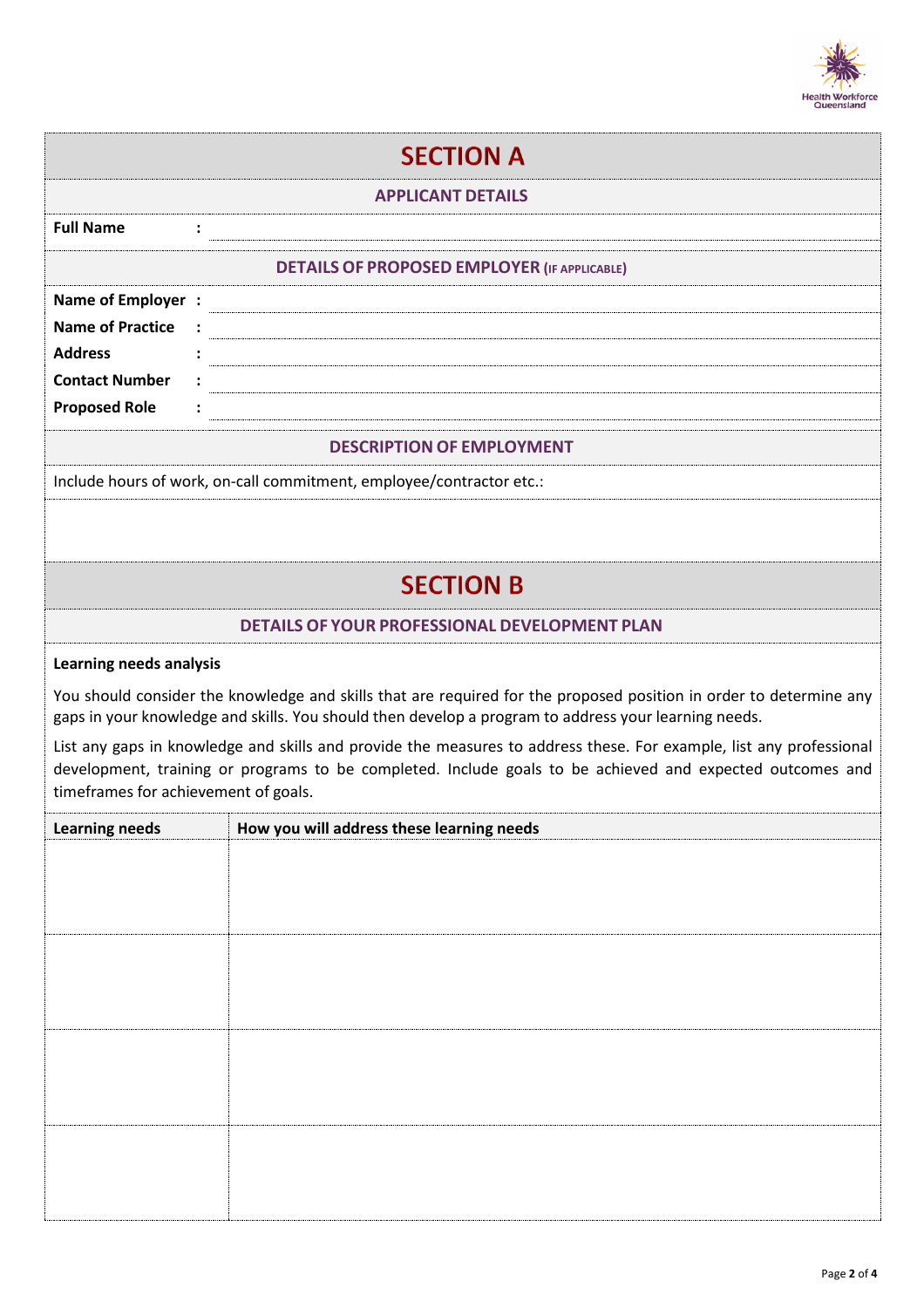

| <b>PROFESSIONAL DEVELOPMENT ACTIVITIES</b>                                                                                                                                                                                                                                                                                                                                                                                                               |                                                                                                               |                        |         |  |  |
|----------------------------------------------------------------------------------------------------------------------------------------------------------------------------------------------------------------------------------------------------------------------------------------------------------------------------------------------------------------------------------------------------------------------------------------------------------|---------------------------------------------------------------------------------------------------------------|------------------------|---------|--|--|
| List any professional development activities you have undertaken in the 12 months prior to the submission of your<br>plan                                                                                                                                                                                                                                                                                                                                |                                                                                                               |                        |         |  |  |
| List the professional development courses that you will undertake in the next 12 months                                                                                                                                                                                                                                                                                                                                                                  |                                                                                                               |                        |         |  |  |
| <b>Course Category</b>                                                                                                                                                                                                                                                                                                                                                                                                                                   | <b>Course Name</b>                                                                                            | <b>Course Provider</b> | Cost \$ |  |  |
|                                                                                                                                                                                                                                                                                                                                                                                                                                                          |                                                                                                               |                        |         |  |  |
|                                                                                                                                                                                                                                                                                                                                                                                                                                                          |                                                                                                               |                        |         |  |  |
|                                                                                                                                                                                                                                                                                                                                                                                                                                                          |                                                                                                               |                        |         |  |  |
| <b>SECTION C</b>                                                                                                                                                                                                                                                                                                                                                                                                                                         |                                                                                                               |                        |         |  |  |
| <b>PRACTITIONER AGREEMENT</b>                                                                                                                                                                                                                                                                                                                                                                                                                            |                                                                                                               |                        |         |  |  |
| <b>Practitioner Statement</b>                                                                                                                                                                                                                                                                                                                                                                                                                            |                                                                                                               |                        |         |  |  |
| I agree to abide by plan for professional development that has been approved by Health Workforce Queensland under<br>the MDRAP.<br>I agree that I am responsible for my own professional development and learning needs. I will work within my level of<br>competence and will seek assistance when necessary. I will undertake professional development activities to enable<br>me to overcome any deficiencies in my professional knowledge or skills. |                                                                                                               |                        |         |  |  |
| professional performance.                                                                                                                                                                                                                                                                                                                                                                                                                                | I give permission for Health Workforce Queensland to contact the Medical Board if they have concerns about my |                        |         |  |  |
| <b>Applicant Name</b>                                                                                                                                                                                                                                                                                                                                                                                                                                    |                                                                                                               |                        |         |  |  |
|                                                                                                                                                                                                                                                                                                                                                                                                                                                          |                                                                                                               |                        |         |  |  |